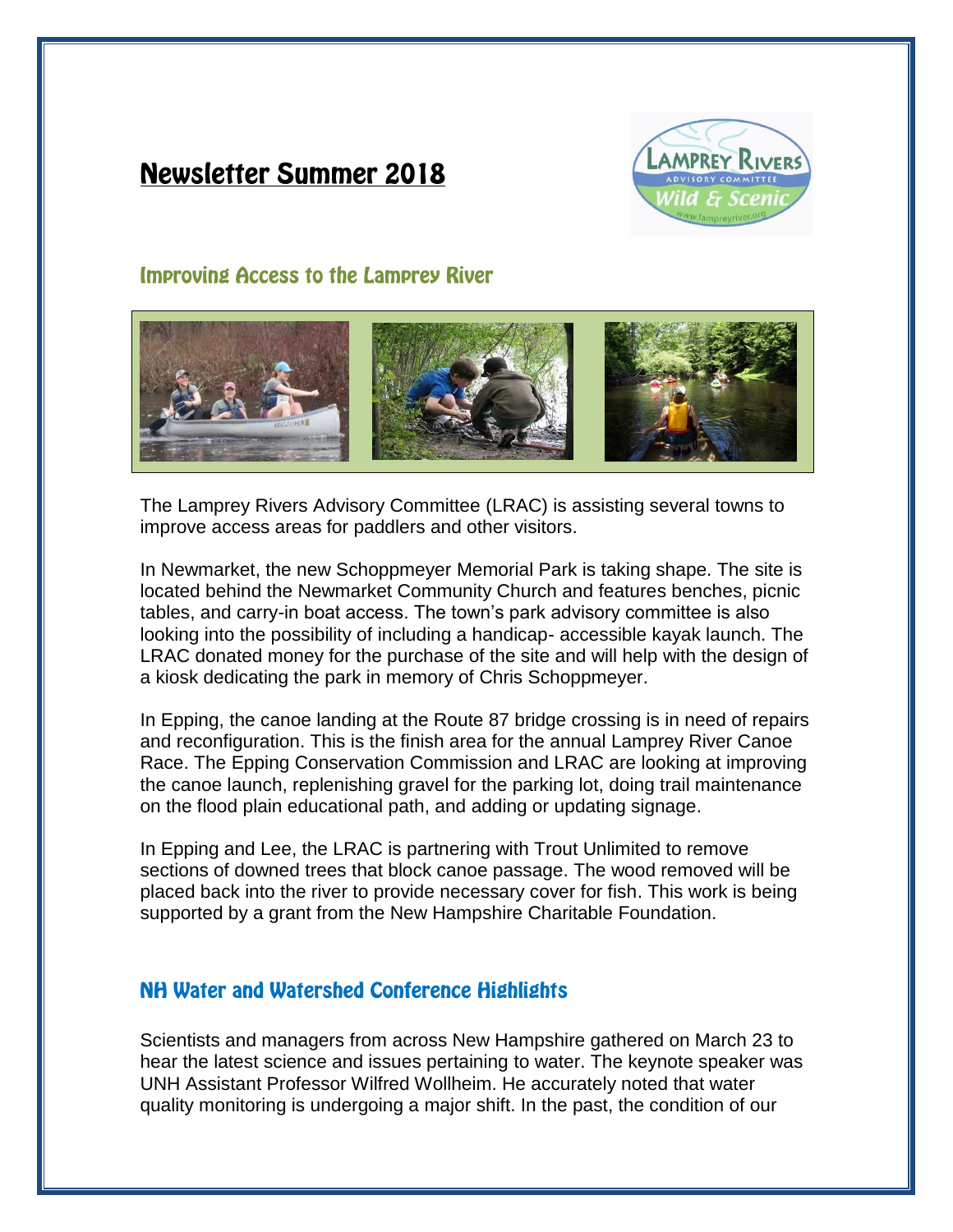waterways was assessed by taking single samples once a week, or once a month, or even once a year. The snap-shot results revealed a few traits that are important to wildlife and humans. These include temperature (colder is better), pH (a measure of acidity), dissolved oxygen (how much oxygen gas is dissolved), conductivity (an indirect way of determining how much salt is dissolved), turbidity (how cloudy the water is), *E. coli* (bacteria associated with human and animal feces), and maybe the concentrations of nitrogen and/or phosphorus (nutrients that act as fertilizers to algae). These single tests, while helpful, were and are woefully simplistic. As Wolheim noted, "That's like trying to listen to a symphony by hearing only one note in every hundred."

The new, state-of-the-art monitoring involves deploying sampling devices that test and record multiple water traits every fifteen minutes for an entire sampling season. The amount of data that these devices record is immense, but computers can sort and graph the details. And those details are awesome and exciting. Instead of saying that Stream X had this much dissolved nitrogen at 10:00 A.M. on June 15, the graph shows that dissolved nitrogen fluctuates with changes in flow, or over the course of a rainstorm, or with daily changes in dissolved oxygen after the sun goes down and photosynthesis stops for the day. These details help researchers better understand how the stream or lake actually functions and help managers focus limited resources to obtain the best results.

The Lamprey River is fortunate to be a key study area of this exciting research. If you would like to learn more, visit [https://seagrant.unh.edu/storm-event-nitrogen](https://seagrant.unh.edu/storm-event-nitrogen-fluxes)[fluxes](https://seagrant.unh.edu/storm-event-nitrogen-fluxes) and then click on the short video at the bottom of the article.

# photo courtesy of Normandeau Associates

### **Ultrasonic Nocturne: Listening for Bats**

This summer, you might catch a glimpse of this odd looking equipment; don't be concerned. The LRAC is working with Normandeau Associates to get a baseline data set of bat communities along the Lamprey River and several of its tributaries. The equipment records the highpitched calls of bats as they hunt and communicate.

What do you think they might find? Stay tuned!